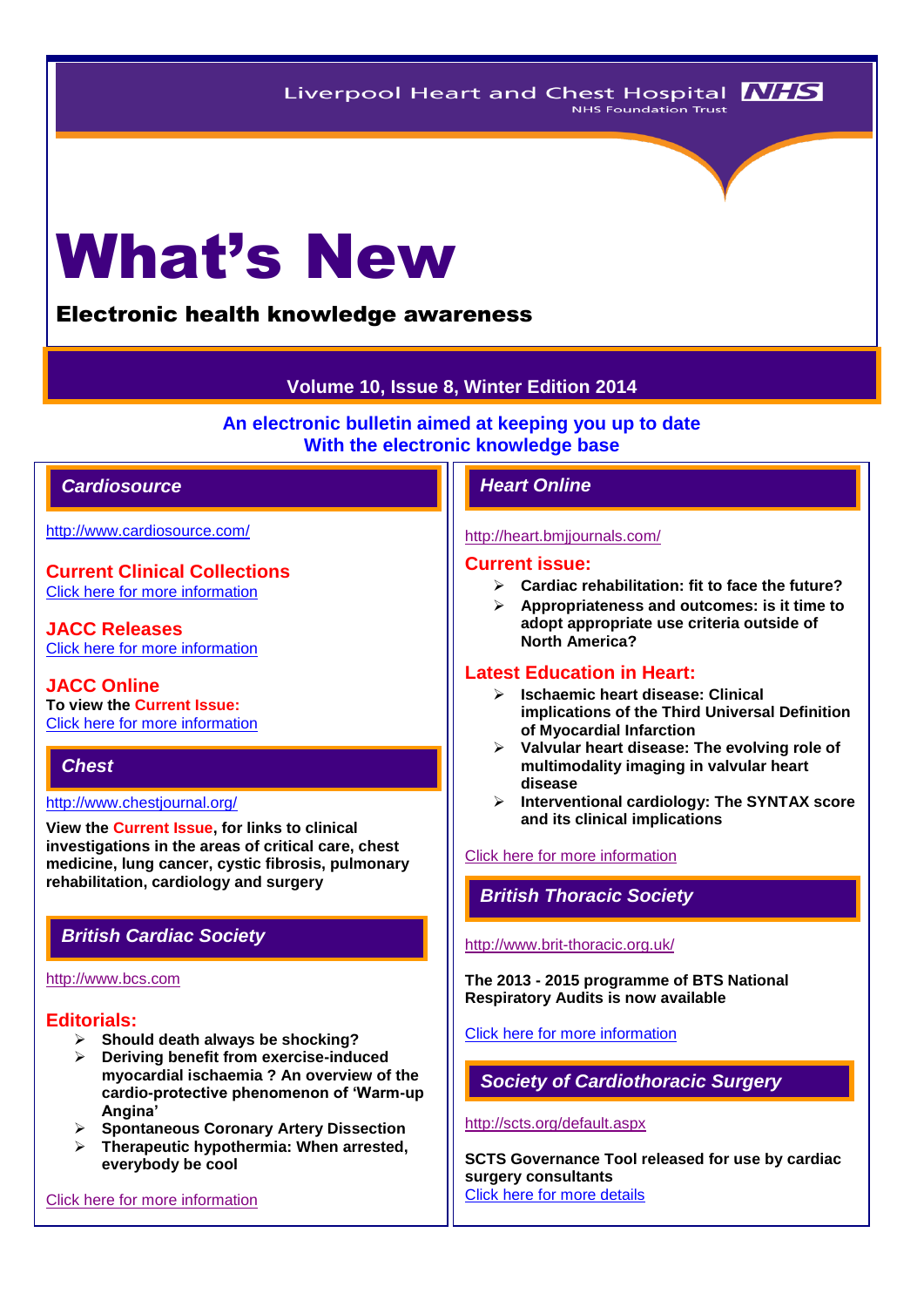# **Volume 10, Issue 8, Winter Edition 2014**

# *Theheart.org*

#### [www.theheart.org](http://www.theheart.org/)

**Theheart.org** provides information on caring for people with disorders of the heart and circulation, and on preventing such disorders.

## **Theheart.org has merged with Medscape Cardiology**

- **Death after PCI Now More Likely From Noncardiac Causes**
- **Shock-Energy Testing with ICDs Provides No Benefit**

#### [Click here for more information](http://www.medscape.com/cardiology/news)

*(Please speak to Maureen Horrigan to obtain password)*

# *European Society of Cardiology*

#### <http://www.escardio.org/>

#### **News and Press:**

 **Beta Blockers and Perioperative Care: European Heart Journal Editorial addresses controversy**

#### **E-Journal of Cardiology Practice:**

- **Novel agents in the treatment of stable angina**
- **Surgery in severe mitral regurgitation: focus on patients with no symptoms or complications**
- **New insights regarding management of diabetes**

#### [Click here for more information](http://www.escardio.org/communities/councils/ccp/e-journal/volume12/Pages/welcome.aspx)

# **ESC Clinical Practice Guidelines**

**Access the full list of guidelines**  [Click here for more information](http://www.escardio.org/guidelines-surveys/esc-guidelines/Pages/GuidelinesList.aspx)

# *Institute for Healthcare Improvement*

#### [www.ihi.org](http://www.ihi.org/)

**IHI News section includes media coverage about the Institute for Healthcare Improvement, and press releases issued by IHI.** [IHI news link](http://www.ihi.org/about/news/Pages/default.aspx)

**At the Forefront of Cost, Quality, and Value** [This week at IHI News letter](http://www.ihi.org/Documents/ThisWeekatIHI.htm) 

# *Royal College of Nursing*

[http://www.rcn.org.uk](http://www.rcn.org.uk/)

## **This is Nursing:**

**New RCN guidance supports the delivery of immunisation education**

[Click here for more information](http://thisisnursing.rcn.org.uk/members/)

**Nursing headlines** [Click here for news from around the UK](http://www.rcn.org.uk/newsevents/news)

**Clinical Governance e-bulletin** [Click here for clinical governance updates](http://www.rcn.org.uk/development/practice/clinical_governance/quality_and_safety_e-bulletin/e-bulletin_archive)

*National Institute for Health Research* 

[http://www.nihr.ac.uk](http://www.nihr.ac.uk/)

#### **NIHR latest news**

[Click here for more information](http://www.nihr.ac.uk/news/Pages/default.aspx)

# **NIHR Research Design Service for the North West**

#### [E-Bulletins](http://www.rds-nw.nihr.ac.uk/newstrainingevents/ebulletin.php)

# *NHS England*

[http://www.england.nhs.uk](http://www.england.nhs.uk/)

#### **NHS News**

**New milestone reached in NHS patient safety – Mike Durkin**

[Latest News](http://www.england.nhs.uk/2014/02/)

# *BMJ*

#### [BMJ evidence-centre](http://group.bmj.com/products/evidence-centre/evidence-updates)

**BMJ Evidence Updates** alert you of important new research about the diagnosis, treatment, prognosis, aetiology and economics of medical conditions

[Click here to register](http://plus.mcmaster.ca/EvidenceUpdates/Registration.aspx)